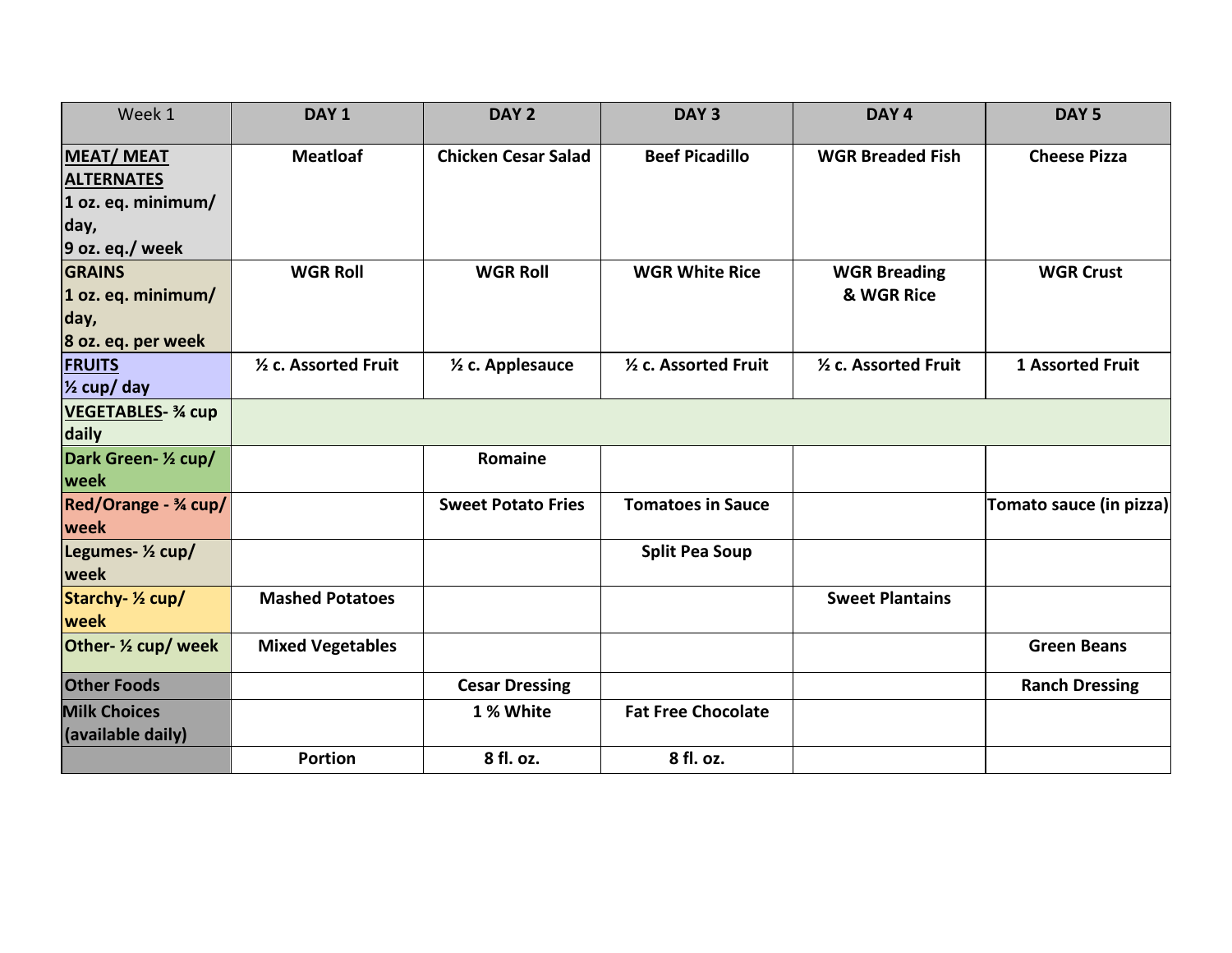| Week 2                                                                                 | DAY <sub>1</sub>         | DAY <sub>2</sub>       | DAY <sub>3</sub>                                   | DAY <sub>4</sub>                                        | DAY <sub>5</sub>             |
|----------------------------------------------------------------------------------------|--------------------------|------------------------|----------------------------------------------------|---------------------------------------------------------|------------------------------|
| <b>MEAT/MEAT</b><br><b>ALTERNATES</b><br>1 oz. eq. minimum/<br>day,<br>9 oz. eq./ week | <b>Chicken Fricassee</b> | <b>Salisbury Steak</b> | <b>Chicken Nuggets</b>                             | <b>Spaghetti with Tomato</b><br><b>Sauce and Cheese</b> | <b>Cheese Pizza</b>          |
| <b>GRAINS</b><br>$1$ oz. eq. minimum/<br>day,<br>8 oz. eq. per week                    | <b>Yellow Rice</b>       | <b>WGR White Rice</b>  | <b>WGR White Rice &amp;</b><br><b>WGR Breading</b> | <b>WGR Spaghetti &amp;</b><br><b>WGR Garlic Roll</b>    | <b>WGR Crust</b>             |
| <b>FRUITS</b><br>$\frac{1}{2}$ cup/ day                                                | <b>Assorted Fruit</b>    | <b>Applesauce</b>      | <b>Assorted Fruit</b>                              | <b>Assorted Fruit</b>                                   | Applesauce                   |
| <b>VEGETABLES- % cup</b><br>daily                                                      |                          |                        |                                                    |                                                         |                              |
| Dark Green- 1/2 cup/<br>week                                                           |                          | <b>Broccoli</b>        |                                                    |                                                         |                              |
| Red/Orange - 3⁄4 cup/<br>week                                                          |                          |                        | <b>Sweet Potato Fries</b>                          | <b>Tomato Sauce</b>                                     | <b>Tomato Sauce in Pizza</b> |
| Legumes- 1/2 cup/<br>week                                                              |                          | <b>Red Beans</b>       |                                                    |                                                         |                              |
| Starchy- 1/2 cup/ week                                                                 |                          |                        |                                                    | <b>Green Peas</b>                                       |                              |
| Other- 1/2 cup/ week                                                                   | <b>Mixed Veggies</b>     |                        |                                                    |                                                         | <b>Green Beans</b>           |
| <b>Other Foods</b>                                                                     |                          |                        | Ketchup                                            |                                                         |                              |
| <b>Milk Choices</b><br>(available daily)                                               |                          | 1 % White              | <b>Fat Free Chocolate</b>                          |                                                         |                              |
|                                                                                        | <b>Portion</b>           | 8 fl. oz.              | 8 fl. oz.                                          |                                                         |                              |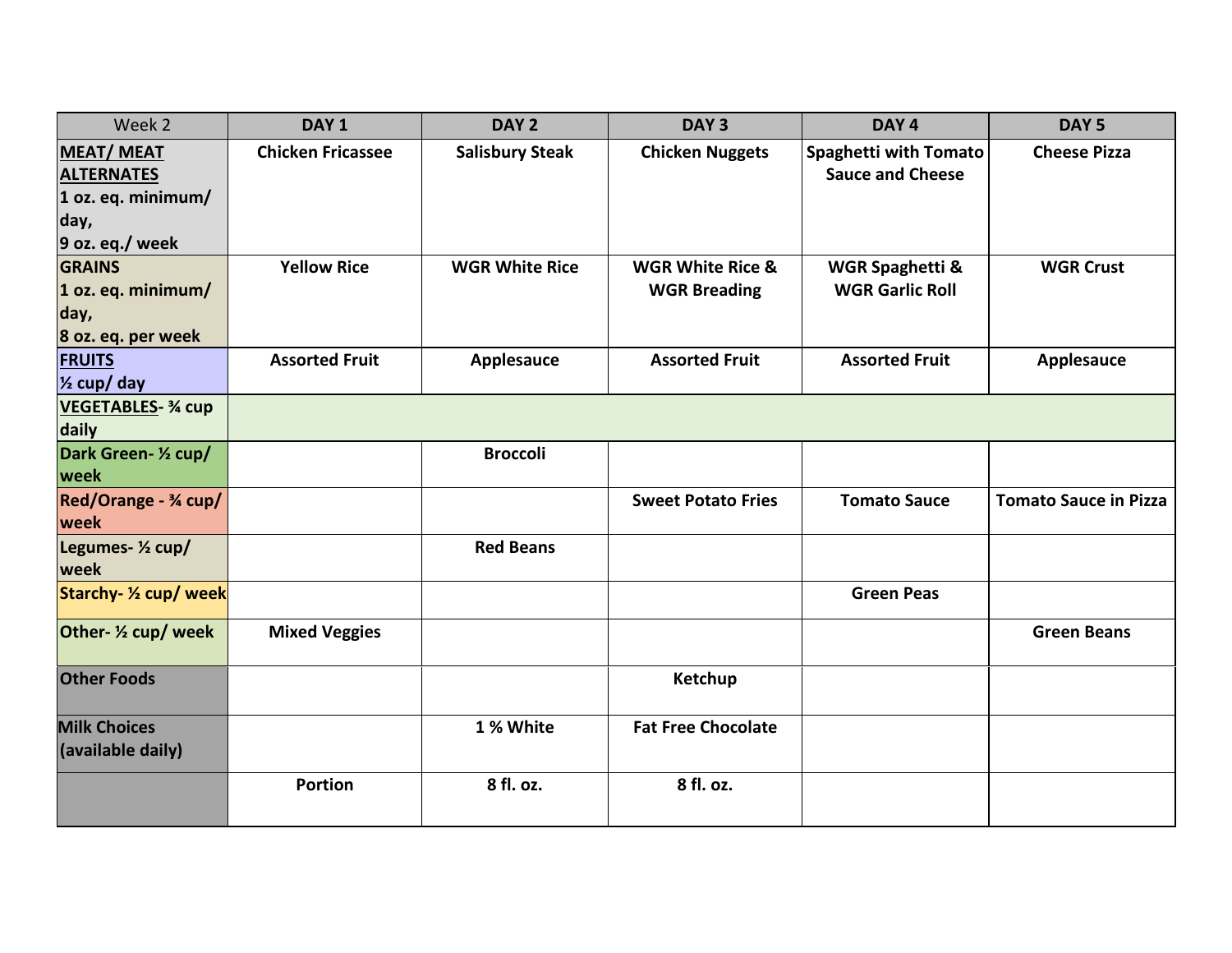| <b>Milk Choices</b>                   |                                             | 1 % White                             | <b>Fat Free Chocolate</b> |                          |                                |
|---------------------------------------|---------------------------------------------|---------------------------------------|---------------------------|--------------------------|--------------------------------|
| (available daily)                     | <b>Portion</b>                              | 8 fl. oz.                             | 8 fl. oz.                 |                          |                                |
| Week 3                                | DAY <sub>1</sub>                            | DAY <sub>2</sub>                      | DAY <sub>3</sub>          | DAY <sub>4</sub>         | DAY <sub>5</sub>               |
| <b>MEAT/MEAT</b><br><b>ALTERNATES</b> | <b>Beef Stew</b>                            | Vegetarian Lasagna                    | <b>Baked Chicken</b>      | <b>Beef Picadillo</b>    | <b>Cheese Pizza</b><br>1 Slice |
| 1 oz. eq. minimum/                    |                                             |                                       |                           |                          |                                |
| day,                                  |                                             |                                       |                           |                          |                                |
| 9 oz. eq./ week                       |                                             |                                       |                           |                          |                                |
| <b>GRAINS</b>                         | <b>WGR Roll</b>                             | <b>WGR Pasta &amp; WGR</b>            | <b>WGR Roll</b>           | <b>Brown Rice</b>        | <b>WGR Crust</b>               |
| $1$ oz. eq. minimum/                  |                                             | Roll                                  |                           |                          |                                |
| day,                                  |                                             |                                       |                           |                          |                                |
| 8 oz. eq. per week                    |                                             |                                       |                           |                          |                                |
| <b>FRUITS</b>                         | <b>Assorted Fruit</b>                       | <b>Assorted Fruit</b>                 | Applesauce                | <b>Assorted Fruit</b>    | <b>Assorted Fruit</b>          |
| 1/ <sub>2</sub> cup/ day              |                                             |                                       |                           |                          |                                |
| <b>VEGETABLES- 3⁄4 cup</b>            |                                             |                                       |                           |                          |                                |
| daily                                 |                                             |                                       |                           |                          |                                |
| Dark Green- 1/2 cup/                  | <b>Broccoli</b>                             |                                       |                           |                          |                                |
| week                                  |                                             |                                       |                           |                          |                                |
| Red/Orange - 3/4 cup/                 |                                             |                                       |                           | <b>Sliced Carrots</b>    | <b>Tomato Sauce</b>            |
| week                                  |                                             |                                       |                           | <b>Tomatoes in Sauce</b> |                                |
| Legumes- 1/2 cup/<br>week             |                                             |                                       | <b>Lentils Soup</b>       |                          |                                |
| Starchy- 1/2 cup/ week                | <b>Mashed Potatoes</b>                      |                                       |                           |                          |                                |
| Other- 1/2 cup/ week                  | <b>Mixed Veggies</b><br>(carrots/Bean/Peas) | <b>Mixed Vegetables in</b><br>Lasagna |                           |                          | <b>Mixed Vegetables</b>        |
| <b>Other Foods</b>                    |                                             |                                       |                           |                          |                                |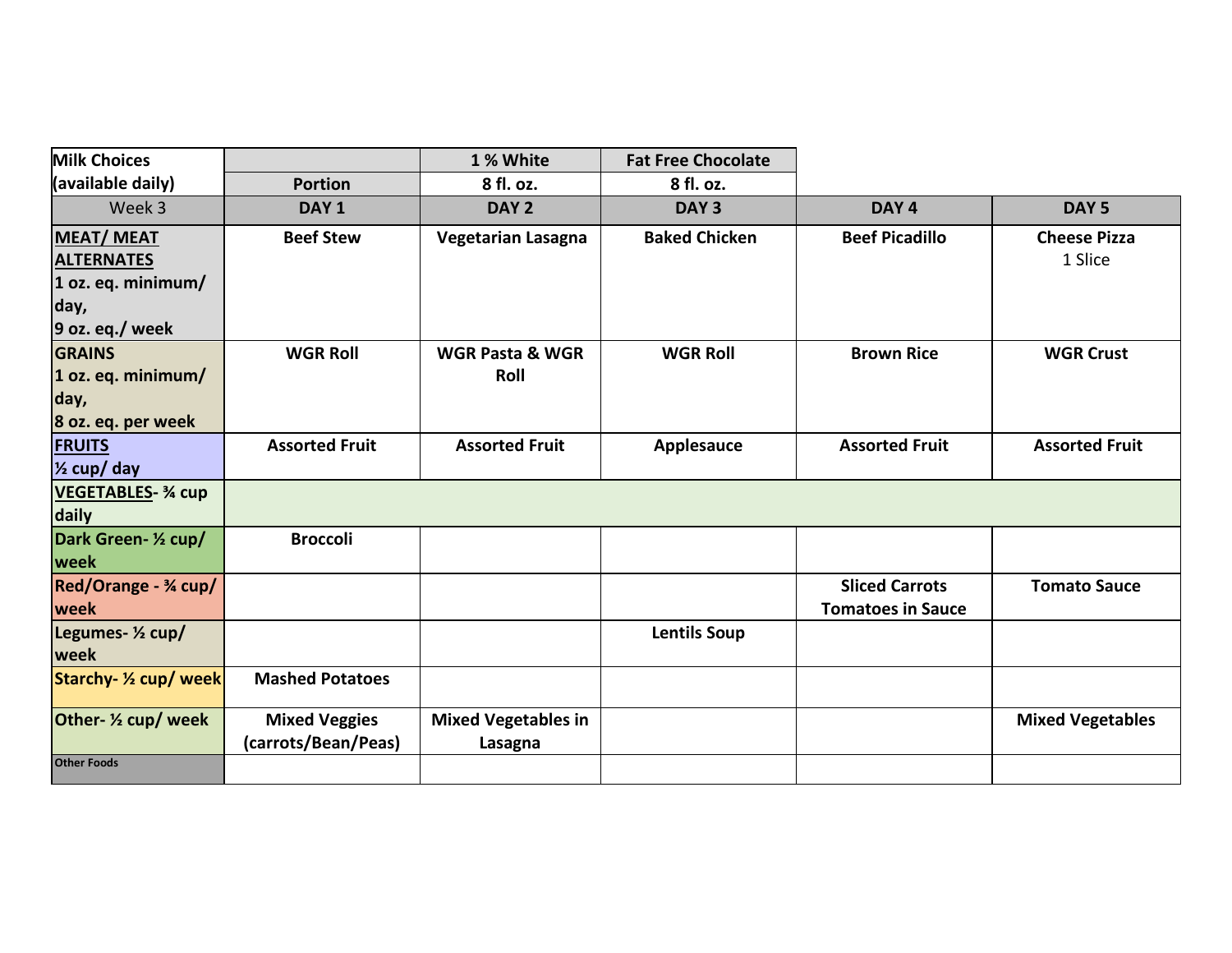| Week 4                                                            | DAY <sub>1</sub>                              | DAY <sub>2</sub>               | DAY <sub>3</sub>          | DAY <sub>4</sub>              | DAY <sub>5</sub>               |
|-------------------------------------------------------------------|-----------------------------------------------|--------------------------------|---------------------------|-------------------------------|--------------------------------|
| <b>MEAT/MEAT</b><br><b>ALTERNATES</b><br>$1$ oz. eq. minimum/     | Spaghetti W/Tomato<br><b>Sauce and Cheese</b> | <b>Beef Tacos</b>              | <b>Breaded Fish</b>       | <b>Pepper Steak w/ Onions</b> | <b>Cheese Pizza</b><br>1 Slice |
| day,<br>9 oz. eq./week                                            |                                               |                                |                           |                               |                                |
| <b>GRAINS</b><br>1 oz. eq. minimum/<br>day,<br>8 oz. eq. per week | <b>WGR Pasta</b>                              | <b>WGR</b><br><b>Tortillas</b> | <b>WGR Roll</b>           | <b>WGR White Rice</b>         | <b>WGR Crust</b>               |
| <b>FRUITS</b><br>$\frac{1}{2}$ cup/ day                           | Applesauce                                    | <b>Assorted Fruit</b>          | <b>Assorted Fruit</b>     | <b>Assorted Fruit</b>         | <b>Assorted Fruit</b>          |
| <b>VEGETABLES- 3/4 cup</b><br>daily                               |                                               |                                |                           |                               |                                |
| Dark Green- 1/2 cup/<br>week                                      |                                               | Romaine                        |                           |                               | <b>Broccoli</b>                |
| Red/Orange - 3⁄4 cup/<br>week                                     | <b>Tomato in sauce</b>                        | <b>Sweet Potato Fries</b>      |                           |                               | <b>Tomato Sauce</b>            |
| Legumes- 1/2 cup/<br>week                                         |                                               |                                |                           | <b>Red Beans</b>              |                                |
| Starchy- 1/2 cup/ week                                            | Yuca                                          |                                | <b>Mashed Potatoes</b>    |                               | <b>Sweet Plantains</b>         |
| Other- 1/2 cup/ week                                              |                                               |                                | <b>Mixed Vegetables</b>   | <b>Onions &amp; Peppers</b>   |                                |
| <b>Other Foods</b>                                                |                                               |                                |                           |                               |                                |
| <b>Milk Choices</b><br>(available daily)                          |                                               | 1 % White                      | <b>Fat Free Chocolate</b> |                               |                                |
|                                                                   | <b>Portion</b>                                | 8 fl. oz.                      | 8 fl. oz.                 |                               |                                |